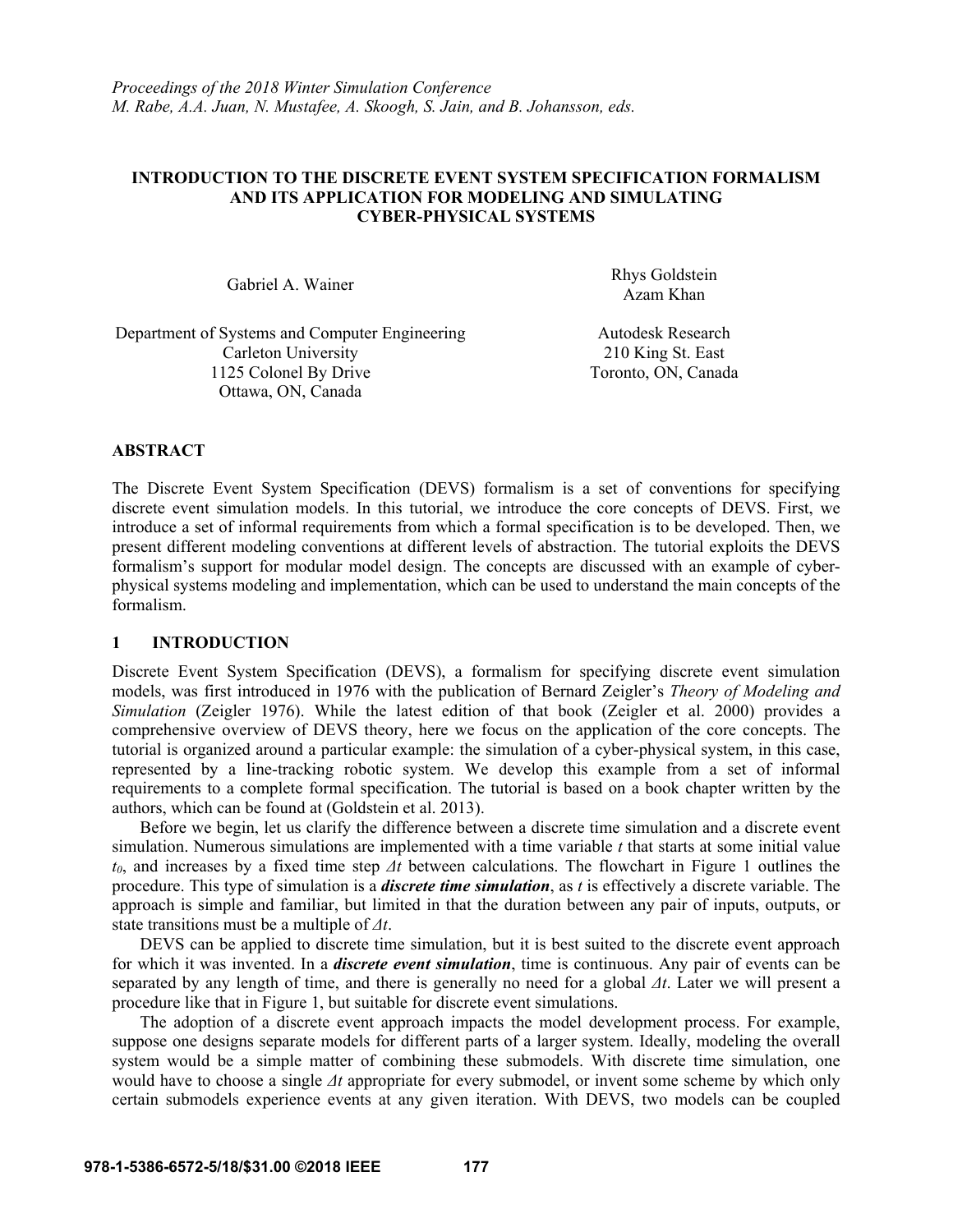together regardless of how they handle time advancement. The only requirement is that the output values of one model are consistent with the input values of the other.



Figure 1: Simulation algorithm.

Here we show the DEVS formalism's support for modular model design, and we show an application in the field of cyber-physical systems (a simple line tracking robot, which will be used as an example to show the main concepts and ideas of the formalism, and its application to a concrete problem simple to understand). First we present an example of a system as a combination of three interacting subsystems. We later specify an *atomic model*, an indivisible DEVS model, for each of these subsystems. From there we specify a *coupled model*, a DEVS model composed of other DEVS models, by combining the three atomic models. We then discuss the definition of a simulation environment to develop such applications, and present an actual application of the formal models discussed in the article.

### $\mathbf{2}$ **OVERVIEW OF THE DEVS FORMALISM**

One aspect of DEVS that sets it apart from other modeling formalisms is its approach to representing state. To understand the impact of how state is represented, let us first consider a formalism that neglects state completely. We will apply this formalism to model an Infrared Sensor (IR) connected to a simple line-tracking robot designed to follow a track identified by a dark line, and to get back on track if the trail is not detected. The IR Sensor receives actions as input and sends signals as output. Hence, our formalism will allow us to define inputs, outputs, and a function that maps the former to the latter. Here is such a formalism, which we call Formalism A:

> $(X, Y, \lambda)$  is the structure of a Formalism A model specification  $X$  is the set of input values Y is the set of output values  $\lambda: X \to Y$  is the output function

Following, we can see the IR Sensor model specified using Formalism A:

 $IR\_Sensor_A = \langle X, Y, \lambda \rangle$ <br>  $X = \{("color_{in",}", color)| color \in \{"blue", "black", "yellow", "white"\} \}$ <br>  $Y = \{("signal_{out",} ; signal)\} \quad signal \in \{ "On", "Off"\} \}$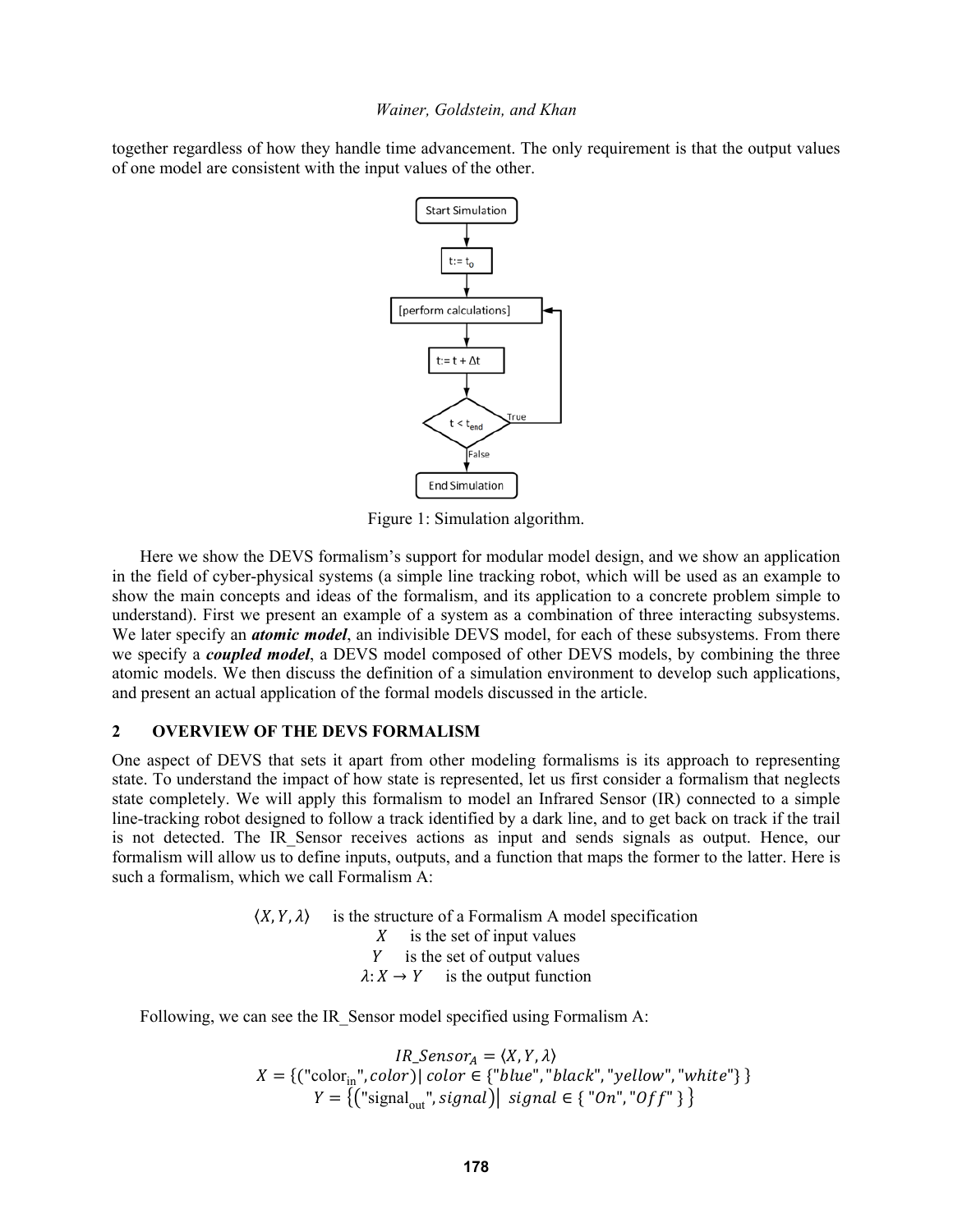$\lambda(("color_{in",}",action)) = ("signal_{out",signal})$  $(color \in \{\text{"blue", "black"}\} \implies (signal = "On")$  $(color \in \{"white", "yellow"\}) \Longrightarrow (signal = "Off")$ 

There are a couple of things in the specification worth noting. First, we have defined an input port "color<sub>in</sub>" and an output port "signal<sub>out</sub>". A *port* is a label used to distinguish a particular type of input or output from other types of inputs or outputs. Ports are not strictly necessary for such a simple model, but we will make a habit of using them to help us combine models later on. All inputs and outputs will be defined as *(port, value)* pairs, as done above. Also note the two implications that define the output function. One maps both the "blue" and "black" input colors to the output signal "On" (i.e., when we detect we are on the track, we must turn on the robot's motors), and the other maps both "white" and "yellow" to "Off" (we are off-track so we turn off the motors). There is a subtle problem with this specification. If a "black" action is received, followed by "blue", the model will output two consecutive "On" signals. If it receives two consecutive "white" actions, it will send two consecutive "Off" signals. We want the signals "On" and "Off" to be output in alternation only. If an input action would produce the same signal as its predecessor, the redundant output should be skipped. This implies that each output will depend not only on the current input, but on previous inputs as well. In other words, the model must have *state*.

State is generally represented as a group of *state variables*. State variables are analogous to model parameters in that they are associated with a single model and can affect that model's output. The difference is that *model parameters* remain constant throughout a simulation.

If we want to simulate the IR Sensor model with Formalism A, we must define the simulation procedure associated with the formalism. Illustrated in Figure 2, the procedure is simple. Time  $t$  starts at some initial time  $t_0$ . It then advances repeatedly to the time of the next event, which in this formalism is the time of the next input x ( $x \in X$ ). At each event, the output function  $\lambda$  is evaluated to obtain the corresponding output  $y$  ( $y \in Y$ ). Note that when the inputs are exhausted, we assume that "[time of next input]" is  $\infty$ .



Figure 2: Simulation procedure for Formalism A.

Models specified in Formalism A have no state (as the formalism does not have a representation of state). Formalism A models are therefore *memoryless*. Among other things, this prevents us from avoiding identical consecutive output values (as in our IR Sensor model). To address this issue, let us propose a more complex formalism, called Formalism B, which is similar to Formalism A, but models now have state. The state of a model remains constant between events, but may change during any event: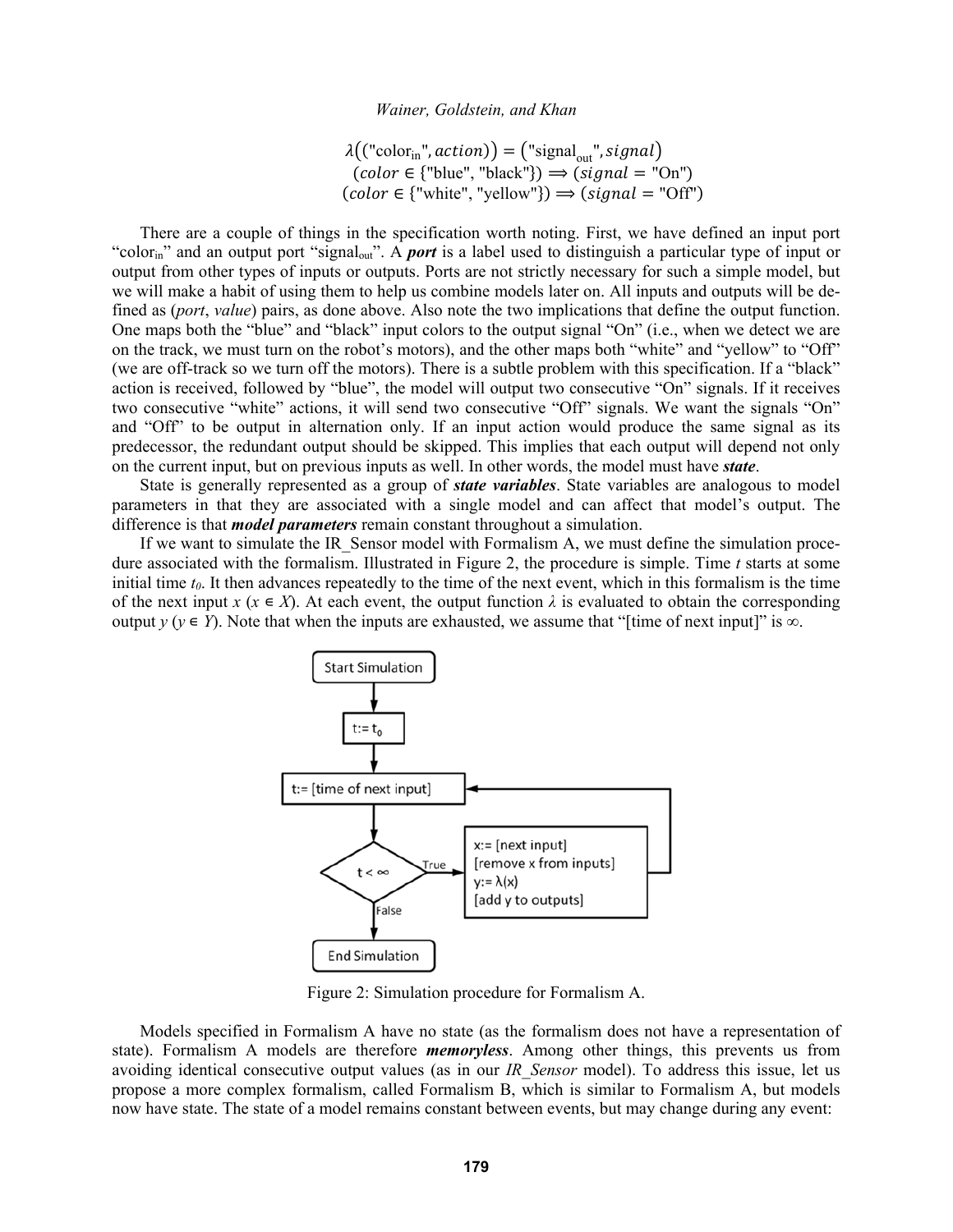$(X, Y, S, \delta, \lambda)$  is the structure of a Formalism B model specification  $\boldsymbol{X}$ is the set of input values Y is the set of output values  $\overline{S}$ is the set of states  $\delta: S \times X \to S$  is the transition function  $\lambda: S \times X \to Y \cup \{\emptyset\}$  is the output function

There are four differences between this formalism and the previous one. First, a set of states S has been added. At any point, a model's state s must satisfy  $s \in S$ . Second, there is now a transition function  $\delta$ that can change the model's state. Third, the output function  $\lambda$  now takes s as one of its arguments. Fourth,  $\lambda$  may result in  $\phi$ , indicating that the output is to be ignored. By giving up Formalism A for Formalism B, we have accepted additional complexity for improved generality. The IR Sensor model specification below is lengthier than the previous, but we have introduced behavior that we could not previously describe.

$$
IR\_Sensor_B = \langle X, Y, S, \delta, \lambda \rangle
$$
\n
$$
X = \{ ("color_{in",} color)} | color \in \{blue, black, yellow, white\} \}
$$
\n
$$
Y = \{ ("signal_{out", signal}) | signal \in "On", "Off" \}
$$
\n
$$
S = \{ "On", "Off" \}
$$
\n
$$
\delta(signal, ("color_{in",} color)) = signal'
$$
\n
$$
color \in \{ "blue", "black"\} \Rightarrow (signal' = "On")
$$
\n
$$
color \in \{ "white", "yellow"} \} \Rightarrow (signal' = "Off")
$$
\n
$$
\lambda(signal, ("color_{in",} color)) = ("signal_{out", signal'})
$$
\n
$$
(color \in \{ "white", "yellow"} \} \Rightarrow (signal' = "Off")
$$
\n
$$
(color \in \{ "white", "yellow"} \} \Rightarrow (signal' = "Off")
$$
\n
$$
(action \in \{ "blue", "black"} \} \Rightarrow (signal' = "On")
$$
\n
$$
(above conditions ) \Rightarrow (y = \emptyset)
$$

Observe that the transition function  $\delta$  records the previous output, either "On" or "Off", in the state variable *signal*. Likewise, note the changes to the output function  $\lambda$ , which now depend on *signal*. We only output "On" if signal was previously "Off" and vice-versa. Also, if neither of the first two conditions is met, we output  $\emptyset$ . Figure 3 shows the simulation procedure associated with Formalism B. Note the inclusion of s, its initial value  $s_0$ , its reassignment using  $\delta$ , and the changes to  $\lambda$ .

Formalism B appears well suited to the IR Sensor model. However, our modeling requirements are about to get steeper. The sensor is connected to a Motor model. After receiving an "On" input signal, the motor will turn off after a time of  $\Delta t_{Speed}$ , to model the motor's speed. So after  $\Delta t_{Speed}$  elapses, the Motor model must spontaneously send an output without having received an input at the same time. Such internally triggered outputs are not possible with Formalism B. But, Formalism B and others like it have an even more fundamental problem. The problem pertains to how state is represented.

In Formalism B, the state remains constant between events. The problem is that the state of a realworld system may change continuously over time. Take our line-tracking robot, for example. After we give the instruction to the motor to turn on, the system is in such a state that it will turn off after a time of  $\Delta t_{Speed}$ . One infinitesimal time dt later, the robotic system is in an entirely new state "the motor will turn off after time  $\Delta t_{Speed} - dt$ . And the system passes through an *infinite* number of states like this one before  $\Delta t_{Speed}$  elapses and the motor turns off. Fortunately, this can be captured by a single variable:  $\Delta t_e$ , which represents the time elapsed since the previous event. If we know that  $\Delta t_e$  time units have elapsed the last change, we know that the motor will turn off after a time of  $\Delta t_{Speed} - \Delta t_e$ .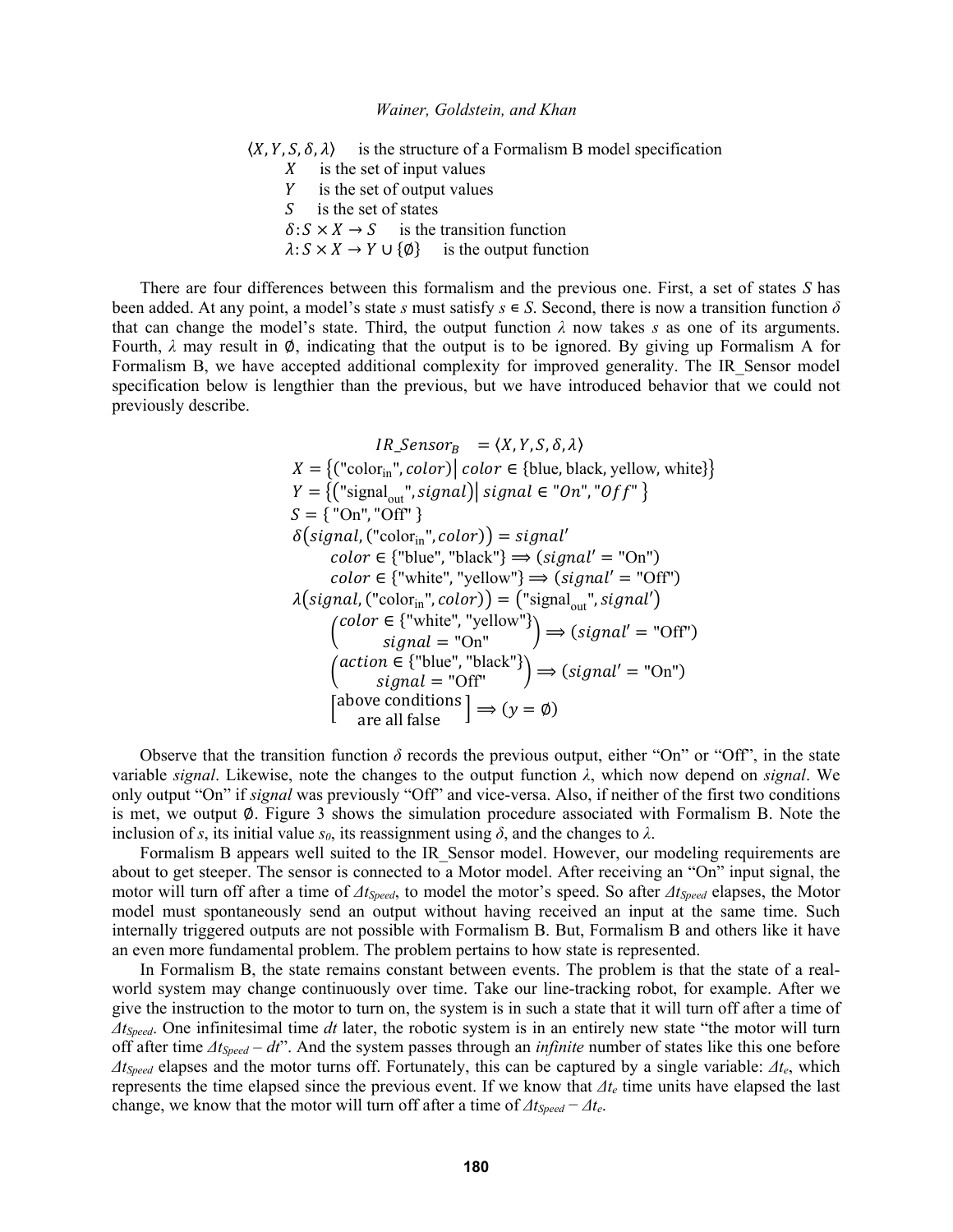Wainer, Goldstein, and Khan



Figure 3: Formalism B Simulation Procedure.

Having acknowledged the importance of the elapsed time, we now have a means to represent two types of state: our original type of state, s, which remains constant between events (which we will still call s as "the state"), and the **total state**,  $(s, \Delta t_e)$ , which reflects the continuously changing state of a real-world system. In the DEVS formalism, a model's output values and state transitions can be considered functions of its total state. As mentioned earlier, this approach to representing state sets DEVS apart from other modeling formalisms. It gives DEVS the generality to represent practically any real-world system that varies in time.

### 2.1 **DEVS Atomic Models**

It can be convenient to distinguish between atomic models, which are indivisible DEVS models, and coupled models, which are DEVS models composed of other DEVS models. The conventions below are typically associated with atomic models. Indirectly, they apply to coupled models as well.

> $\langle X, Y, S, \delta_{ext}, \delta_{int}, \lambda, ta \rangle$  is the structure of a DEVS atomic model  $X$  is the set of input values Y is the set of output values  $S$ is the set of states  $\delta_{ext}$ :  $Q \times X \rightarrow S$  is the external transition function  $s \in S$  $Q = \left\{ (s, \Delta t_e) \Big| 0 \leq \Delta t_e \leq ta(s) \right\}$ is the set of total states  $\delta_{int}: S \to S$  is the internal transition function  $\lambda: S \to Y \cup \{\emptyset\}$  is the output function  $ta: S \rightarrow T$  is the time advance function  $T = \{\Delta t_{int} | 0 \leq \Delta t_{int} \leq \infty\}$  is the set of time durations

The first thing to notice is that instead of one transition function  $\delta$ , there are two:  $\delta_{ext}$  and  $\delta_{int}$ . The external *transition function*  $\delta_{ext}$  is invoked whenever an input is received. Observe that one of its arguments is an input value (some  $x \in X$ ). The *internal transition function*  $\delta_{int}$  is invoked at the same time as the *output function*  $\lambda$ . At what simulated time, exactly, are  $\lambda$  and  $\delta_{int}$  invoked? The answer is provided by the *time advance function* ta. An internal event will occur after a time of  $ta(s)$ , provided that no inputs are received beforehand.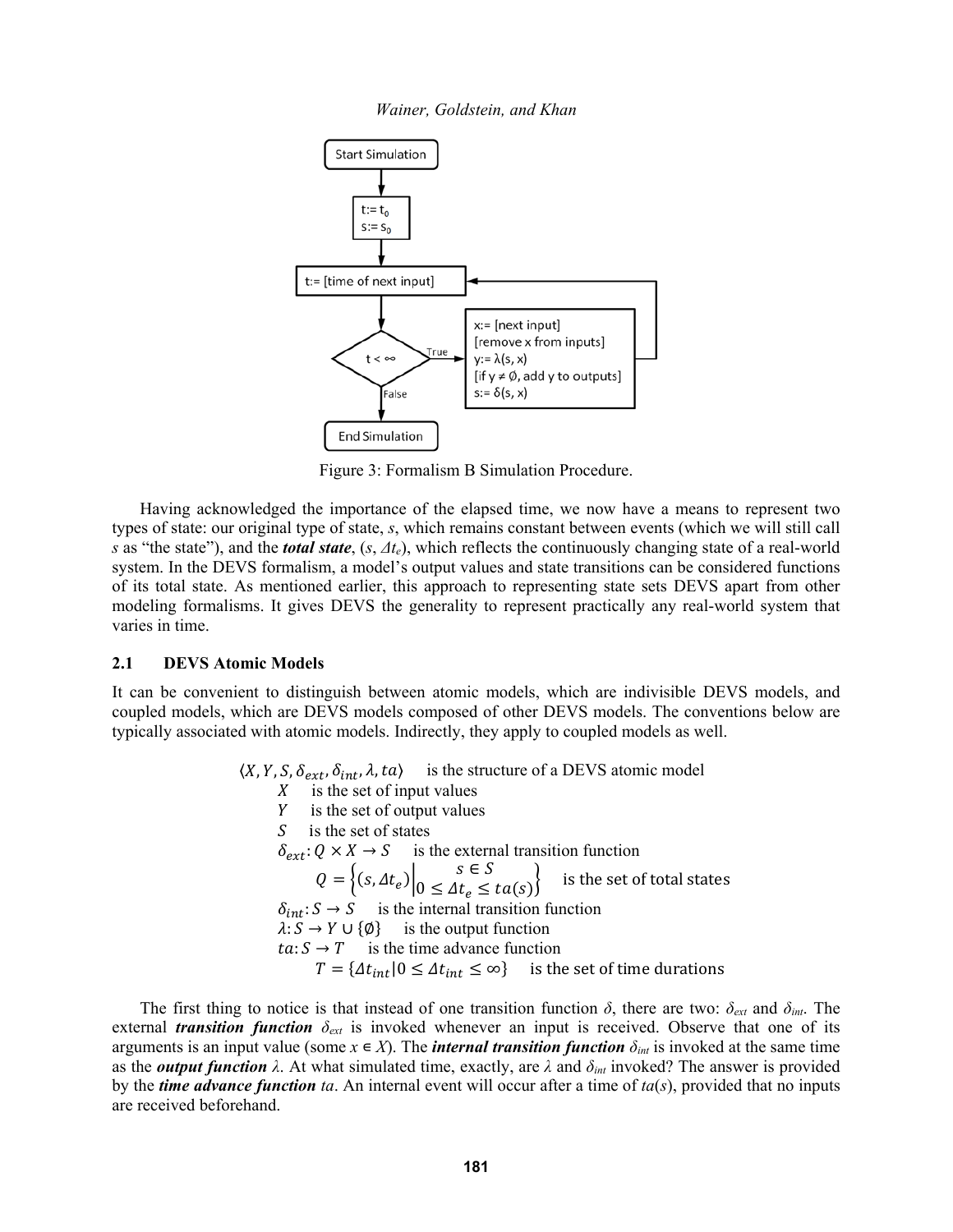We stated earlier that a model's output values and state transitions can be considered functions of its total state. Yet we see above that only  $\delta_{ext}$  takes the total state  $(s, \Delta t_e)$  as an argument. The output function and the internal transition function use s but not the elapsed time  $\Delta t_e$ . Passing  $\Delta t_e$  into  $\lambda$  or  $\delta_{int}$  is unnecessary, as they are evaluated when  $\Delta t_e$  is equal to  $ta(s)$ . Thus, if the total state is needed during an internal event, one simply evaluates the time advance function and obtains the elapsed time. Based on these, we can now show a discrete event simulation flowchart based on DEVS, as seen in Figure 4.



Figure 4: Discrete event simulation procedure using DEVS.

We observe that if an input is received before the time elapsed reaches  $ta(s)$ , the model experiences an external event during which the input is processed. If on the other hand  $ta(s)$  elapses before the next input is scheduled, an internal event occurs and an output may be processed. But, what happens if the time of the next input coincides with the elapsing of  $ta(s)$ ? External events take priority over internal events.

Here is a specification of the IR Sensor using the DEVS formalism:

$$
IR_{sensor} = \langle X, Y, S, \delta_{ext}, \delta_{int}, \lambda, ta \rangle
$$
  
\n
$$
X = \{("color_{in",} color)} | color \in \{blue, black, yellow, white\} \}
$$
  
\n
$$
Y = \{("signal_{out", signal}) | signal \in "On", "Off" \}
$$
  
\n
$$
S = \{ (signal, sent) | signal \in \{ "On", "Off" \}
$$
  
\n
$$
\delta_{ext} \{ ((signal, sent), \Delta t_e), ("color_{in", color}) \} = (signal', sent')
$$
  
\n
$$
("color \in \{ "blue", "black" \}) \Rightarrow (signal' = "On")
$$
  
\n
$$
("color \in \{ "white", "yellow" \}) \Rightarrow (signal' = "Off")
$$
  
\n
$$
("color \in \{ "white", "yellow" \}) \Rightarrow (signal' = "Off")
$$
  
\n
$$
signal = "On" ) \Rightarrow (signal' = "Off")
$$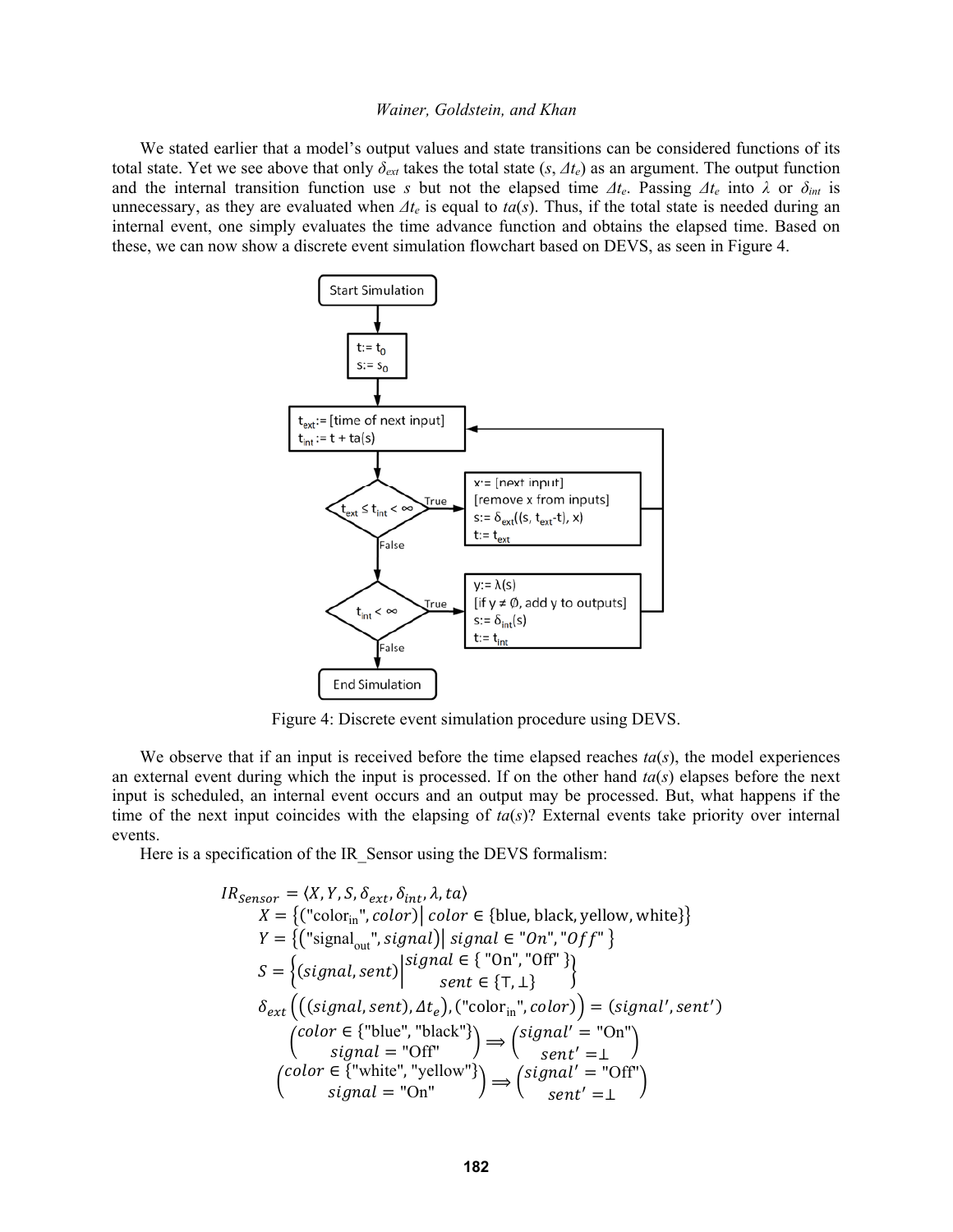$$
\begin{aligned}\n\begin{bmatrix}\n\text{above conditions} \\
\text{are all false}\n\end{bmatrix} &\Rightarrow\n\begin{pmatrix}\n\text{signal'} = \text{signal} \\
\text{sent'} = \top\n\end{pmatrix} \\
\delta_{int}((\text{signal}, \bot)) = (\text{signal}, \top) \\
\lambda((\text{signal}, \bot)) = (\text{"signal}_{\text{out}}^*, \text{signal}) \\
\text{ta}((\text{signal}, \text{sent})) = \Delta t_{int} \\
\text{start} &\Rightarrow (\Delta t_{int} = 0) \\
\text{sent} &\Rightarrow (\Delta t_{int} = \infty)\n\end{aligned}
$$

The new  $\delta_{ext}$  looks like the output function in Formalism B, but we store the state "On/Off" in a state variable to be output at a later stage. Another difference is that there is no longer a need to output  $\emptyset$ . Instead, we make use of the new state variable *sent*, which is either true ( $T$ ) or false ( $\perp$ ), to avoid unwanted outputs: if an input is received,  $\delta_{ext}$  updates the state and the time advance function will be evaluated. In the case that  $\delta_{ext}$  changes the signal from "On" to "Off" (or vice-versa), sent is assigned  $\perp$  and ta(s) is 0, causing an instantaneous internal event. Once the output value  $\lambda(s)$  is sent,  $\delta_{int}$  changes sent to T. This causes  $ta(s)$  to yield  $\infty$ , which means nothing happens until the next input arrives. Suppose that  $\delta_{ext}$  leaves the signal unchanged (i.e., the "[above conditions are all false]"). According to the specification, *sent* must end up T, and thus  $ta(s)$  will yield  $\infty$ . The  $ta(s) = \infty$  prevents  $\lambda$  from being evaluated at all.

We have looked at three formalisms: Formalism A, Formalism B, and DEVS. Each of these formalisms was more complex than the previous, but allowed us to define a larger set of possible models. Extrapolating this trend, one wonders if there are models that cannot be specified with DEVS. When might we require yet another, even more flexible formalism? The answer is hardly ever. True to its name, DEVS is a very general formalism for specifying discrete event simulation models. Incidentally, it can also be used for discrete time simulation, which is really just a special case of the discrete event approach. While DEVS is a plausible option for modeling almost any time-varying system, it may not be the most convenient option for all applications. If the scope of a simulation project is both constrained and well understood, other approaches should be considered as well. But, especially for large projects, it is reassuring to use a set of conventions like DEVS that can accommodate a wide range of potentially unforeseen model requirements.

Research has shown that for any of a great number of alternative modeling formalisms, any specification written in that formalism can be mapped into a DEVS specification. This generality has led to the description of DEVS as a "common denominator" that supports the use of multiple formalisms in a single project (Vangheluwe 2000).

Whenever we specify a model using DEVS, we ought to ensure that the specification is both consistent and legitimate. For a specification to be *consistent*, it must contradict neither itself nor the conventions of the formalism. Suppose we have a DEVS model in which  $Y$  is the set of positive real numbers. If there exists an  $s \in S$  for which  $\lambda(s)$  is negative, the specification is inconsistent. Legitimacy is more subtle. Even if a DEVS model has a consistent specification, it will not necessarily allow simulated time to properly advance. The problem is not that the simulation procedure stops. Rather, if the specification is not legitimate, an infinite number of events may occur in a finite duration of simulated time. A DEVS model has a *legitimate* specification if, in the absence of inputs, simulated time will necessarily advance towards  $\infty$  without stopping or converging.

#### $2.2$ **DEVS Coupled Models**

To complete a specification we need to link the atomic models together as submodels of a DEVS coupled model. The conventions for doing this are given below.

> $\langle X, Y, D, M, EIC, EOC, IC, Select \rangle$ is the structure of a DEVS coupled model

- is the set of input values X
- Y is the set of output values
- is the set of submodel IDs D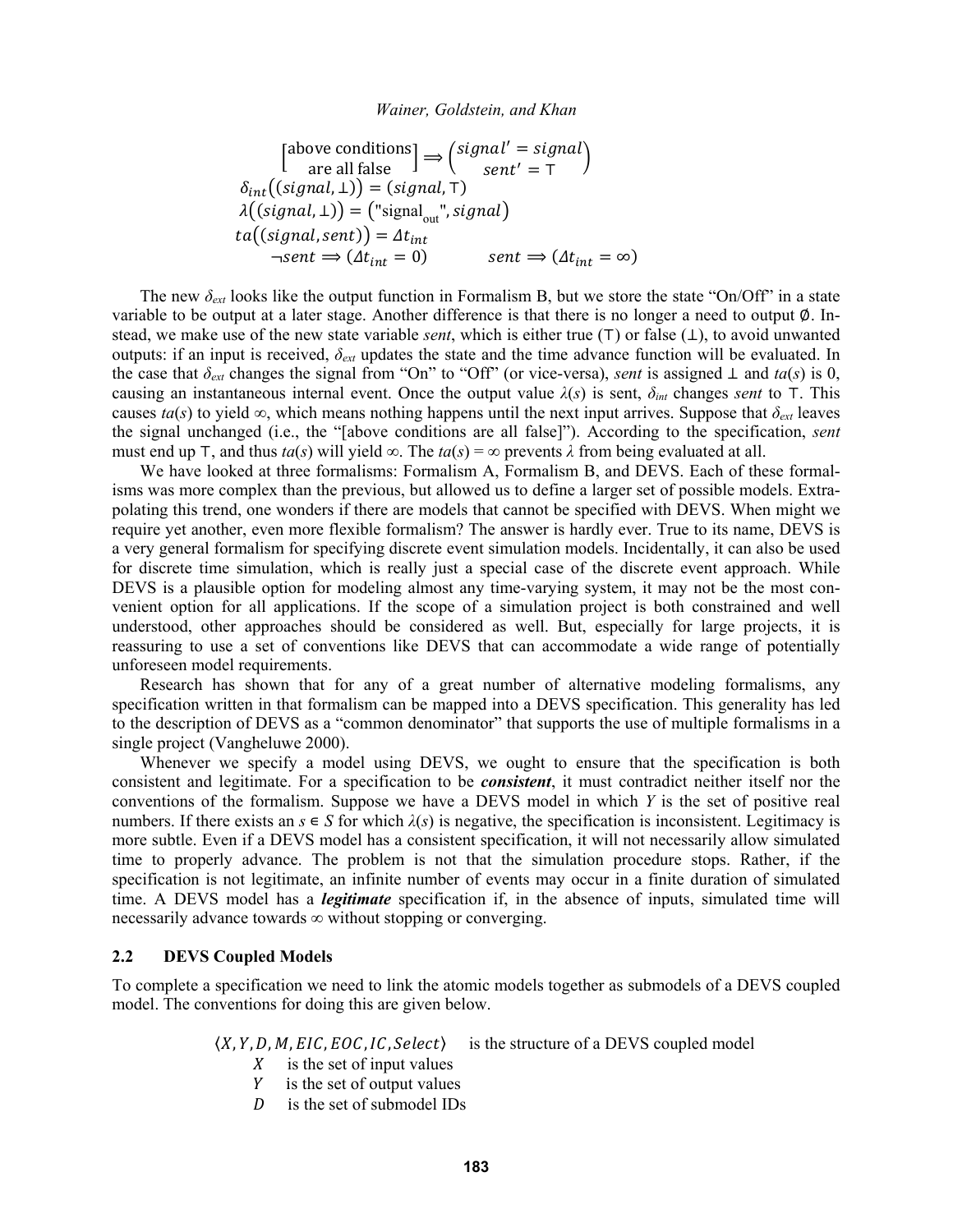$M: D \to M$ is the ID-to-submodel mapping function  $M$  is the set of possible DEVS models is the set of external input couplings  $EIC$ is the set of external output couplings EOC  $IC$  is the set of internal couplings *Select*:  $2^D \rightarrow D$  is the tie-breaking function

We can see that, like an atomic model, a coupled model has a set of inputs  $X$  and a set of outputs  $Y$ . Coupled models also have ports associated with their inputs and outputs. We will give our Robotic model an input port to start/end the activity, which will track a line. We will also define two output ports, one for the robot's actions and another one for the robot speed. Below is the specification of the Robotic model, with the exception of the tie-breaking Select function.

$$
LTRobot(\Delta t_{speed}) = \langle X, Y, D, M, EIC, EOC, IC, Select \rangle
$$
\n
$$
X = \{("command_{in}}, c) | c \in \{start, end, sensor_{s}\}
$$
\n
$$
Y = Y_{speed} \cup Y_{action}
$$
\n
$$
Y_{action} = \{("action_{out}}, action)[action \in \{straight, left, right, stop\} \}
$$
\n
$$
Y_{level} = \{("speed_{out}}, s) | s \in \{0 - 5 km/h\} \}
$$
\n
$$
D = \{ "IR_{sensor", "Motor", "Control_U"} \}
$$
\n
$$
M(d) = m
$$
\n
$$
(d = "IR_{sensor"}) \Rightarrow (m = IR_{sensor})
$$
\n
$$
(d = "Motor") \Rightarrow (m = DCMotor(\Delta t_{speed}))
$$
\n
$$
EIC = \{ (("LTRobot", "command_{in}"), ("Control_U", "start_stop_{in"))}) \}
$$
\n
$$
EIC = \{ (("Motor", "speed_{out}"), ("LTRobot", "speed_{out}")) ) \}
$$
\n
$$
EOC = \{ ((\text{"Control_U", "action_{out}"), (\text{"LTRobot", "action_{out}")) ) \}
$$
\n
$$
IC = \{ ((\text{"Control_U", "action_{out}"), (\text{"LTRobot", "action_{out}")) ) \}
$$
\n
$$
IC = \{ ((\text{"Control_U", "action_{out}"), (\text{"Control_U", "againal}_{in}) )) \}
$$
\n
$$
IC = \{ ((\text{"Notor", "speed}_{out}), (\text{"Control_U", "signal}_{in}) ) \}
$$

The set  $D$  contains a unique ID for each submodel. Each coupling between ports takes the form ((Source ID), [output port]), ([destination ID], [input port])). The specification shows that the LT Robot's input port, "command<sub>in</sub>", is connected to the "start\_stop<sub>in</sub>" input port of the "Control\_U" submodel. The port names can match or be different, like in this case. The relationship is represented by (("LT Robot", "command<sub>in</sub>"), ("Control U", "start stop<sub>in</sub>")) in the set *EIC*.

The variable M specifies the DEVS model associated with each submodel ID. Observe that we have used its definition to distribute the parameters of the Robotic model to the individual submodels. Here we are treating M as a function that maps an ID d to the corresponding DEVS submodel  $M(d) = \langle X_d, Y_d, \ldots \rangle$ .

Earlier we presented the simulation procedure associated with DEVS atomic models. What is the simulation procedure for coupled models? It turns out that the procedure is the same. DEVS has a property known as *closure under coupling*, which guarantees that the behavior of any coupled model can be represented using the conventions associated with atomic models.

> $(X, Y, D, M, EIC, EOC, IC, Select)$  is the structure of a DEVS coupled model  $\langle X, Y, S, \delta_{ext}, \delta_{int}, \lambda, ta \rangle$  is the structure of a DEVS atomic model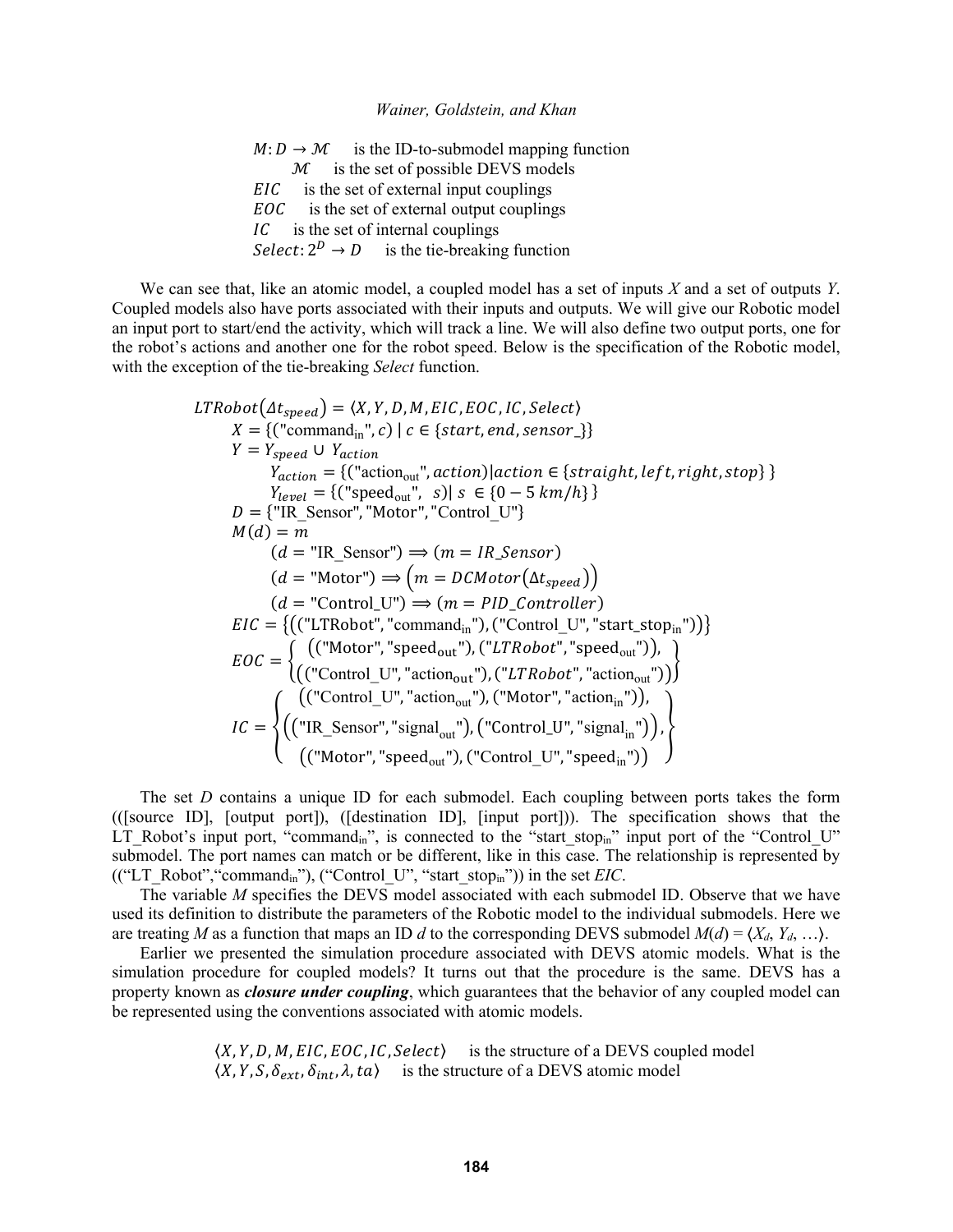The eight variables that compose a coupled model can be mapped into the seven variables of an atomic model, yielding what is referred to as the *resultant*. We will review this mapping informally to highlight the sequences of events that occur in coupled models. First, the input and output sets *X* and *Y* are the same in both a coupled model and its resultant. The state of the resultant includes the total state of every model in *M*. Therefore, the set of states *S* includes all possible combinations of all possible total states for every submodel. A coupled model experiences an external event when it receives an input. In that case, the resultant's *δext* redirects the input to all receiving submodels as specified by *EIC*. Each receiving submodel then experiences its own external event; their *δext* functions are invoked. For example, a "command<sub>in</sub>" input received by the Robotic model will get redirected to the "start stop<sub>in</sub>" port of the Control U model. The Control U model will then receive the same input and experience an external transition. The resultant's *ta* yields the time before any one submodel experiences an internal event. If this time elapses, the coupled model experiences an internal event as well. The resultant's λ and *δint* invoke the λ and *δint* functions associated with the one submodel that triggered the event. The triggering submodel's output is redirected to receiving submodels according to *IC*, and those receiving submodels experience external events. For example, if the IR Sensor model triggers an internal event, a "signal<sub>out</sub>" output will be sent to the Motor model. The Motor model will then experience an external event. If, according to *EOC*, the triggering submodel's output is linked to the output of the entire coupled model, then the resultant's λ reflects that output. Otherwise, the resultant's λ yields ∅. If the Motor model sends an output, the Robotic model sends the same output as well. But, if the IR\_Sensor model sends an output, the Robotic model outputs Ø. When an event of any kind occurs in a coupled model, the elapsed time associated with every submodel is updated.

There is one remaining complication: multiple submodels may try to trigger internal events at the same time. In such cases, the *select function* is used to break the tie. The function takes the argument *Dimm*, the set of IDs of all imminent submodels. A submodel is *imminent* if it is scheduled to experience an internal event at least as soon as any other. The result of *Select* is *ds*, the ID of the submodel selected to trigger the internal event ( $d_s \in D_{imm}$ ). Here is the select function for the Robotic model:

$$
Select(D_{imm}) = d_s
$$
  
\n("Motor"  $\in D_{imm}$ )  $\Rightarrow$   $(d_s = "Motor")$   
\n("IR\_Sensor"  $\in D_{imm}$ )  $\Rightarrow$   $(d_s = "IR_Sensor")$   
\n("Motor"  $\notin D_{imm}$ )  $\Rightarrow$   $(d_s = "Control_U")$   
\n("IR\_Sensor"  $\notin D_{imm}$ )  $\Rightarrow$   $(d_s = "Control_U")$   
\n("Motor"  $\notin D_{imm}$ )

Suppose the IR\_Sensor and Motor submodels are both imminent. According to *Select*, the Motor model experiences the internal event first. By the time the IR\_Sensor model triggers an internal event and signals the Motor model, the Motor model is in a new state and is no longer imminent. In a similar fashion, *Select* prevents the Control U model from sending actions to an imminent IR Sensor model.

When we say a coupled model is *legitimate*, we mean that its resultant is legitimate based on the definition presented earlier for atomic models. As one would expect, for a coupled model to be legitimate, all of its submodels must be legitimate. The question is, if all of its submodels are legitimate, may we assume that the coupled model is legitimate? It turns out that if there are no *feedback loops* in the coupled model, the answer is yes. A feedback loop in a coupled model is any circular path formed by traversing couplings from their source submodels to their destination submodels. The problem is not the existence of a feedback loop, but rather the possibility that a sequence of self-perpetuating events propagates around the loop an infinite number of times in a finite duration of time. If the time required for a sequence of events to propagate around a feedback loop is either equal 0 or their sum converges on 0, the model is not legitimate.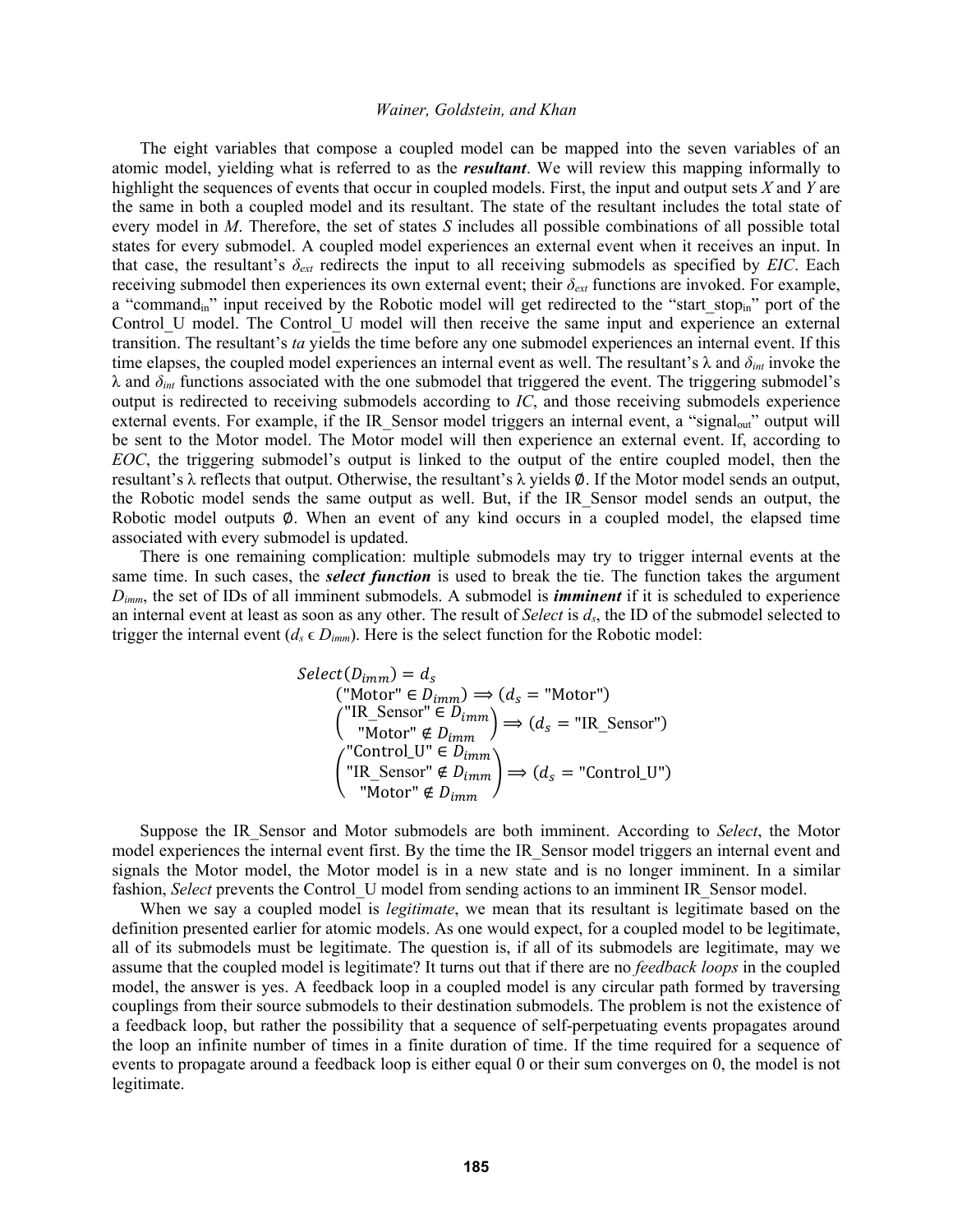## **3 CASE STUDY: A LINE TRACKING ROBOT**

In this section, we discuss the simulation of a model based on the specifications above using the CDBoost simulator (Vicino et al. 2015), a DEVS simulator built as an extension of the CD++ simulator (Wainer 2009). At the time of the publication of Vicino et al. (2015), the CDBoost was the fastest existing DEVS simulator. The CDBoost simulator provides a library of DEVS simulation engines based on the ideas discussed in Section 2. An embedded version of the tool, called E-CDBoost (Niyonkuru and Wainer 2016) can be used to run the models in real-time mode, using a variety of embedded devices. In this section, we show how to use it to build an actual cyber-physical system, in this case, a simple line tracking robotic application like the one discussed in the previous section.

There are model classes that allow for defining the DEVS models, and execution classes that implement the simulation algorithms. Utility classes provide useful functions such as time classes, message classes, input streams for external events and a future event list. Model classes contain three main classes: *Model,* which offers a common interface to atomic and coupled models, *PDEVSAtomic*, which can be extended to implement user-defined atomic models, and *PDEVSCoupled,* which provides an interface to specify the structure of a model. These are the classes the users define to build their models and run simulations.

Using these services, we will show now how to define our line-tracking robot. The controller, which was not defined in detail in Section 2, considers a medium percentage of reflected light as a detected path and initiates the robot to move forward. When the robot goes off track, i.e., does not sense a path trail, it stops, turns slightly, and then tries to detect a trail again. The robot also receives manual signals to start and stop. In terms of components, the sensor unit contains input devices. The sensor controller activates or stops the light sensor, receives the sensor readings, and sends messages to the motor controller, specifying whether the robot is on track, off track, or has reached the destination. The controller also receives on/off track and stop signals from the sensor, and it sends appropriate commands to the motors. Figure 5 illustrates a DEVS Graph representing the sensor controller's behavior.



Figure 5: Sensor controller state diagram.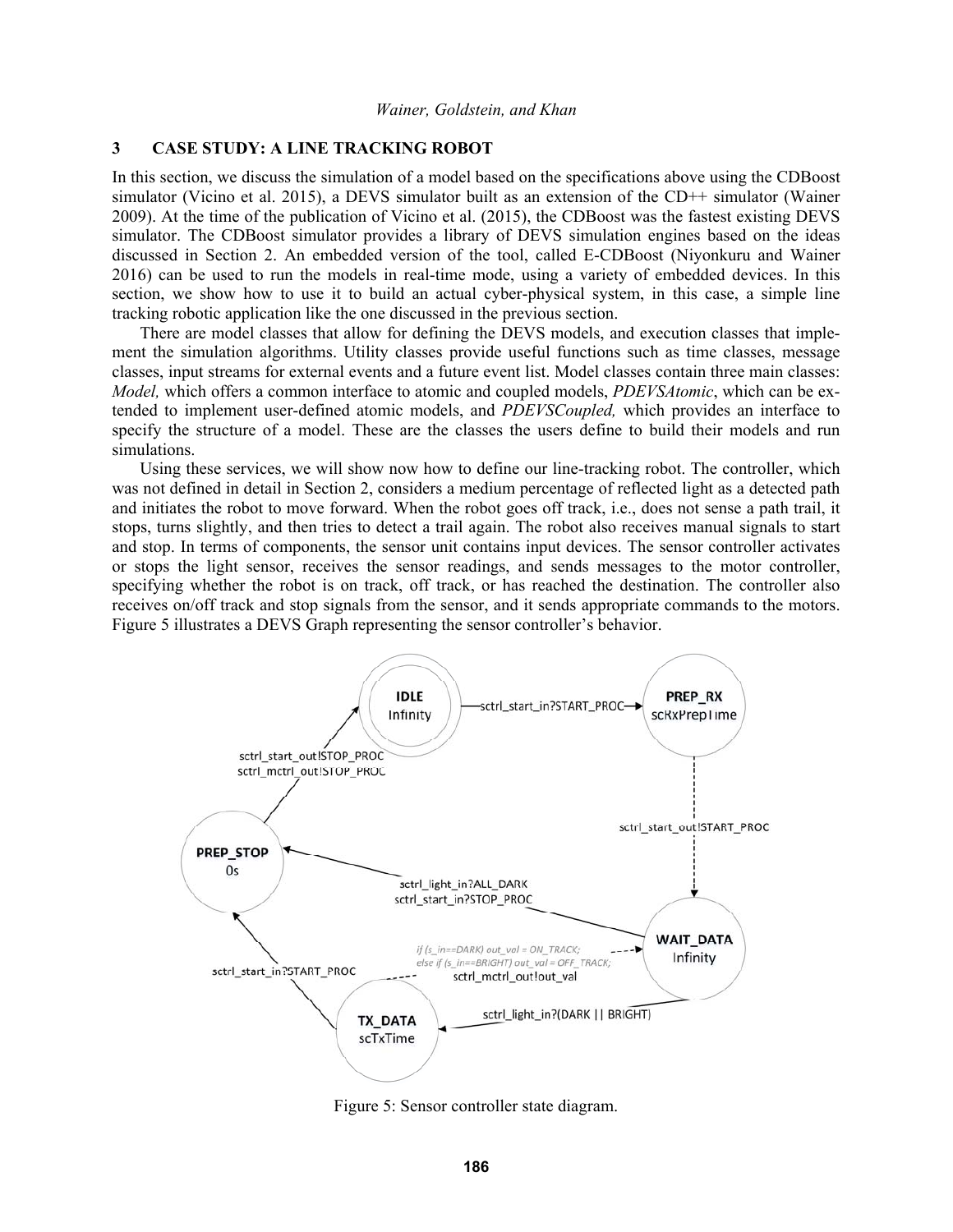This graphical representation is an extended version of the notation used in Section 2, which we can then translate to CDBoost. As we can see, the Sensor Controller is IDLE until a *start* command is issued. Then, an external transition is triggered and the Sensor Controller state changes to PREP\_RX. At this point, it waits for *ta=scRxPrepTime*, after which a 'start' output is sent to the Light Sensor and an internal transition changes state to WAIT\_DATA. It waits in this state until it receives a signal from the Light Sensor. If the signal indicates that the robot reached the destination (ALL\_DARK), the external transition causes a switch to PREP\_STOP, where it will immediately send a stop signal to the Light Sensor and the Movement Controller, and it will transition back to IDLE. However, if the signal is different, the Sensor Controller will go to TX\_DATA, will wait for *ta=scTxTime*, after which it will send an output to the Movement Controller indicating whether the robot is on track or not. If the Sensor Controller receives a manual stop signal (STOP\_PROC), it will transition to the PREP\_STOP to stop all activities.

In order to implement atomic models in CDBoost, we extend the basic model class providing state transition and output functions. The code in Figure 6 shows an example for the sensor controller functions. We can see that it includes the state transition and output functions that correspond to the original DEVS specification. A message is constructed using the port and the value to be sent. The TIME parameter returned by the time advance function is defined using real time units.

```
void internal() noexcept {
     switch (_state){ 
         case PREP_STOP: _state = IDLE; _next = infinity; break;
         case PREP_RX:
         case TX_DATA: _state = WAIT_DATA; _next = infinity; break; }
} 
TIME advance() const noexcept { return _next; } 
      /* @return Time until next internal event. */ 
std::vector<MSG> out() const noexcept { ... 
switch (_state){
   case PREP_STOP: //Send stop through IR_Sensor _start_out and mctrl
      _outputMessage1 = MSG(portName[IR_Sensor _start_out], STOP_PROC);
          _outputMessage2 = MSG(portName[IR_Sensor _mctrl_out], STOP_PROC);
          std::vector<MSG>{_outputMessage1, _outputMessage2};
   case PREP_RX: //Send Start through IR_Sensor _start_out
          _outputMessage1 = MSG(portName[IR_Sensor _start_out], START_PROC);
          return std::vector<MSG>{_outputMessage1};
   case TX_DATA: //Send on/off track signals IR_Sensor _mctrl_out 
      int output_val;
          if(sensor_input == DARK) output_val = ON_TRACK;
                 else if (sensor_input == BRIGHT) output_val = OFF_TRACK;
          _outputMessage1 = MSG(portName[IR_Sensor _mctrl_out], output_val); 
              return std::vector<MSG>{_outputMessage1}; 
   };
    return std::vector<MSG>{}; //Default: empty output }
```
Figure 6: Atomic model definition.

To implement the coupled model, we use the syntax shown in Figure 7.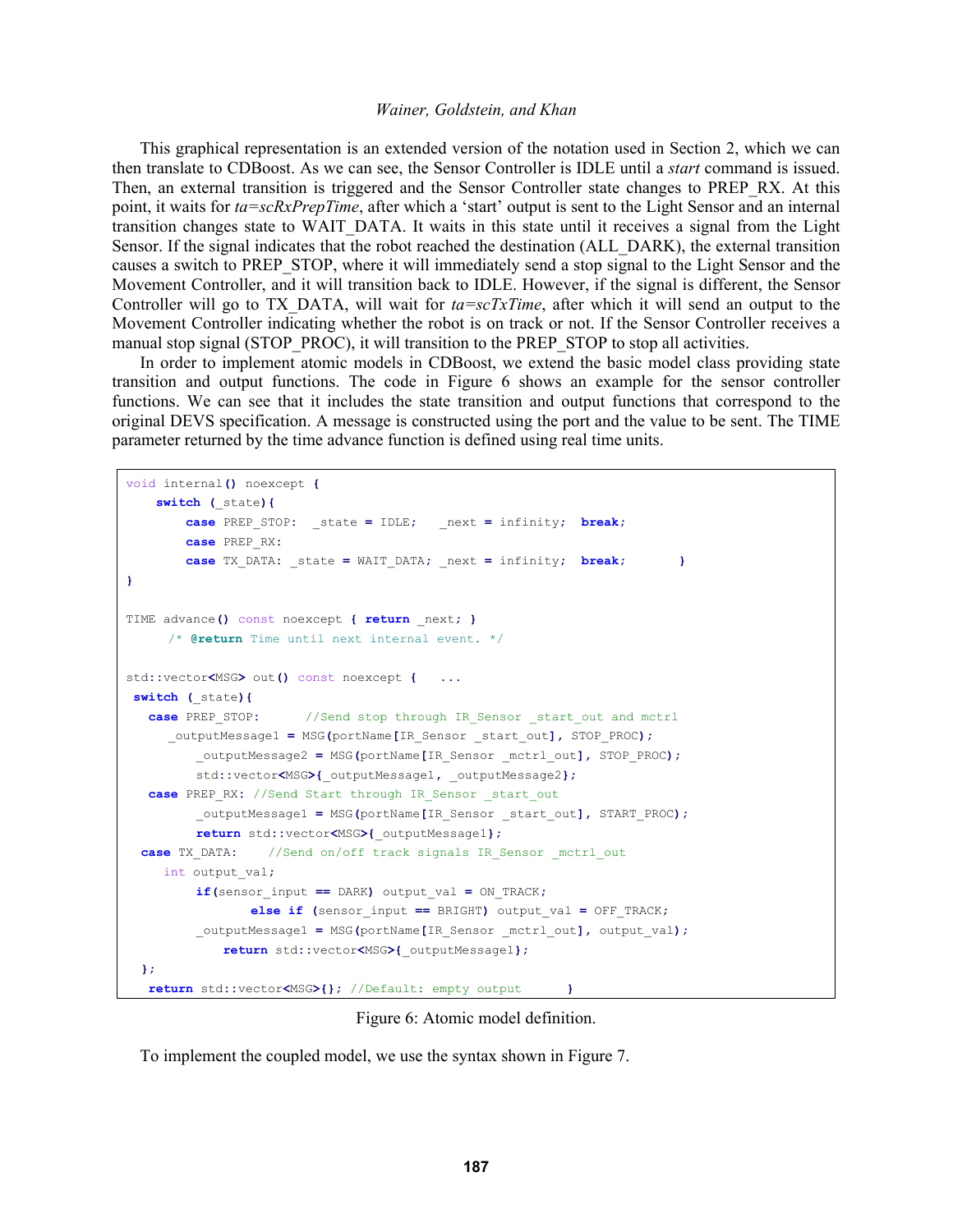auto IR\_Sensor **=** make\_atomic\_ptr **<**IR\_Sensor**<**Time**,** Message**>>();** // Atomic models definition auto Control\_U**=** make\_atomic\_ptr **<**Control\_U**<**Time**,** Message**>>();** shared\_ptr**<** coupled**<**Time**,** Message**>>** LTRobot**( new** coupled**<**Time**,** Message**>{{**IR\_Sensor **,**mctrl**}, {**IR\_Sensor **}, {{**IR\_Sensor **,**mctrl**}}, {**mctrl**}});** //Coupled model definition

Figure 7: Coupled model definition.

The sensor model (IR Sensor at line 1) and control unit (Control U at line 2) are the two of the components of the coupled model. If we want to test them individually, the model on line 3 can be used; it includes its components ( $\{IR\$  Sensor ,mctrl $\}$ ), then its EIC (signals from hardware components; IR\_Sensor is connected to the light sensor and push button), its IC (IR\_Sensor is connected to Control\_U internally), and finally its EOC (components sending output signal to hardware: Control\_U to the two motors).

We will illustrate the execution mechanism using trace logs collected during the execution of the line tracking robot. Two examples are provided to illustrate internal execution mechanism.

```
DRIVER: INPUT MESSAGE Time: 02:517:459
Port: start in Value: 10
- advance execution()::LTRobot; advance execution()::IR Sensor
  model->external() model->advance(): 00:040:000 
- collect outputs()::LTRobot; advance execution()::LTRobot
- collect outputs()::IR Sensor ; model->out()
- advance execution()::IR Sensor model->internal() model->advance(): ...
- advance execution()::Control U model->external() model->advance(): ...
DRIVER: INPUT MESSAGE Time: 02:600:697 
 Port: light_in Value: 1 
- advance execution()::LTRobot; advance execution()::IR Sensor
  model->external() model->advance(): 00:040:000 
- collect outputs()::LTRobot; advance_execution()::LTRobot
- collect outputs()::IR Sensor model->out()
- advance execution()::IR Sensor model->internal() model->advance(): ...
- advance execution()::Control U
  model->external() model->advance(): 00:040:000 
- collect outputs()::LTRobot collect_outputs()::Control_U model->out()
DRIVER: OUTPUT MESSAGE Time: 02:680:850 
 Port: motor Value: 1
```
Figure 8: Simulation results. Internal transition execution**.** 

Figure 8 shows a sequence that follows a *start* message at time 02:517:459. An input message with value 10 (turn on) triggers a call to the external function of the sensor model. An input message indicating a line detection is then sent and causes the sensor and controller external functions to be called. Two outputs are generated, commanding the motors to go forward (Value 1 sent to the motor).

Figure 9 shows the case corresponding to a manual stop that causes stop commands (0 sent to the motor).

Once the tests are done, the controller model is deployed onto a robotic device built using a Nucleo board to autonomously control the robot. A number of videos showing the result on the target platform are available at http://www.youtube.com/arslab. Following the model, the robot tracks the dark lines on the floor, and whenever it detects a junction it takes a right turn, as seen in Figure 10. If it does not detect a line it will take a turn and search for the black line.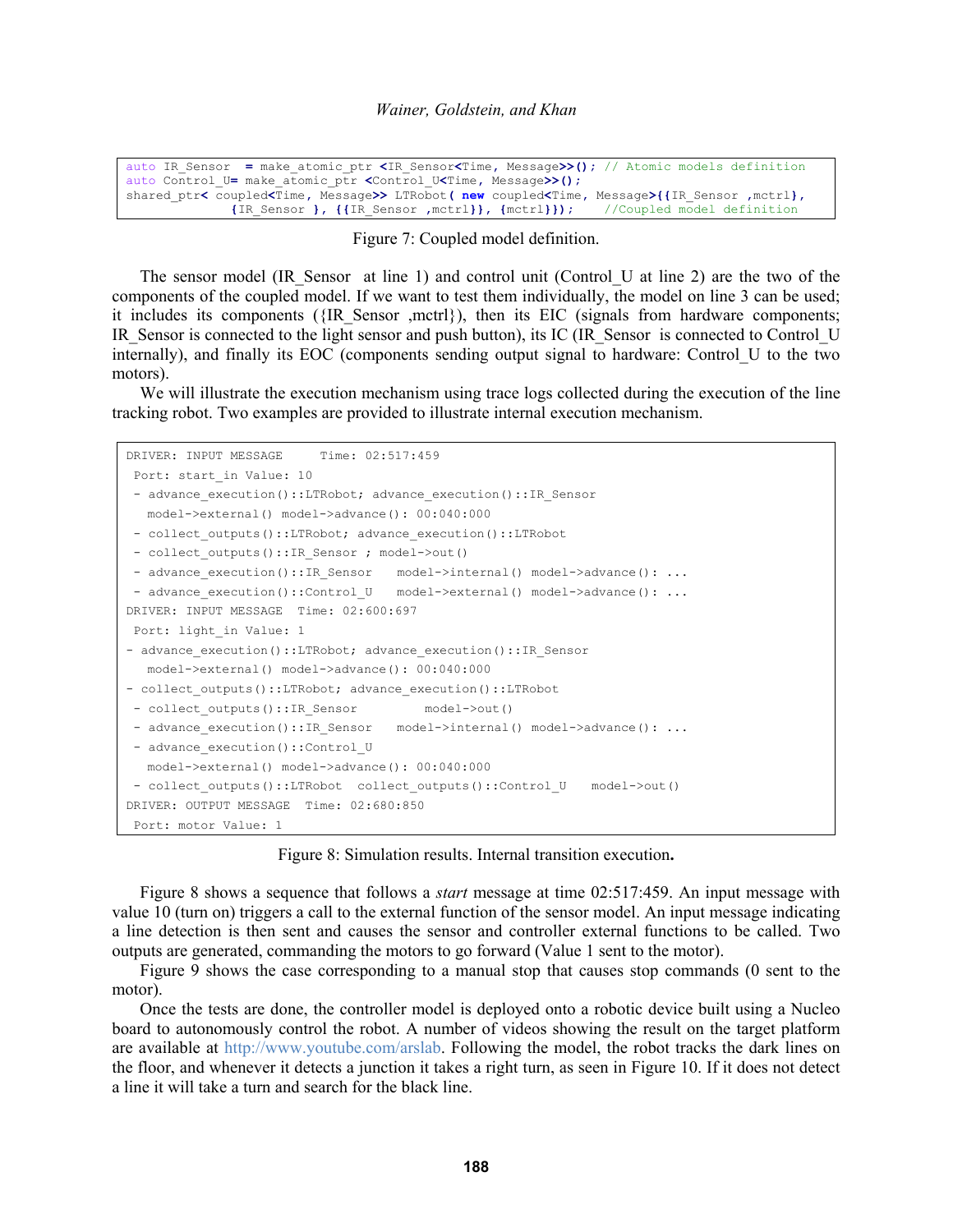```
DRIVER: INPUT MESSAGE Time: 00:02:10:403:002 
 Port: start_in Value: 11 
- advance execution()::LTRobot
- advance execution()::IR Sensor
   model->external() model->advance(): 00:000:000 
- collect outputs()::LTRobot
- advance_execution()::LTRobot
- collect outputs()::IR Sensor model->out()
- advance execution()::IR Sensor model->internal() model->advance(): ...
- advance execution()::mctrl
   model->external() model->advance(): 00:000:000 
- collect outputs()::LTRobot
- collect outputs()::mctrl model->out()
DRIVER: OUTPUT MESSAGE Time: 00:02:10:403:559 
 Port: motor Value: 0
```
Figure 9: Simulation results.



Figure 10: Line tracking model real-time execution.

### **4 SUMMARY**

With state transitions that depend in part on the time elapsed since the previous event, a DEVS model can represent practically any real-world system that varies in time. The DEVS formalism provides first and foremost a set of conventions for specifying atomic models, along with a procedure for performing simulations with these models. If one specifies a coupled model, then due to closure under coupling one has implicitly defined an equivalent atomic model. This modular approach can be used to avoid a complex atomic model in favor of multiple simpler atomic models. Similarly, by combining models in a hierarchical fashion, one avoids a complex coupled model in favor of multiple simpler coupled models.

It is important to ensure that every DEVS model has a legitimate specification, one that always allows a simulation to properly advance time. For atomic models, this requires an examination of the delay between events in an infinite sequence of internal events. For coupled models, one must look at the delay between inputs and outputs for every submodel in a feedback loop.

We have applied these core DEVS concepts by developing and analyzing specifications representing an office robotic system and its various components. As mentioned at the outset, more information on the DEVS formalism and related theory can be found in Zeigler et al. (2000).

DEVS users should familiarize themselves with several variants of the formalism. One of these variants is Parallel DEVS. Another variant is Cell-DEVS, which applies DEVS to models composed of an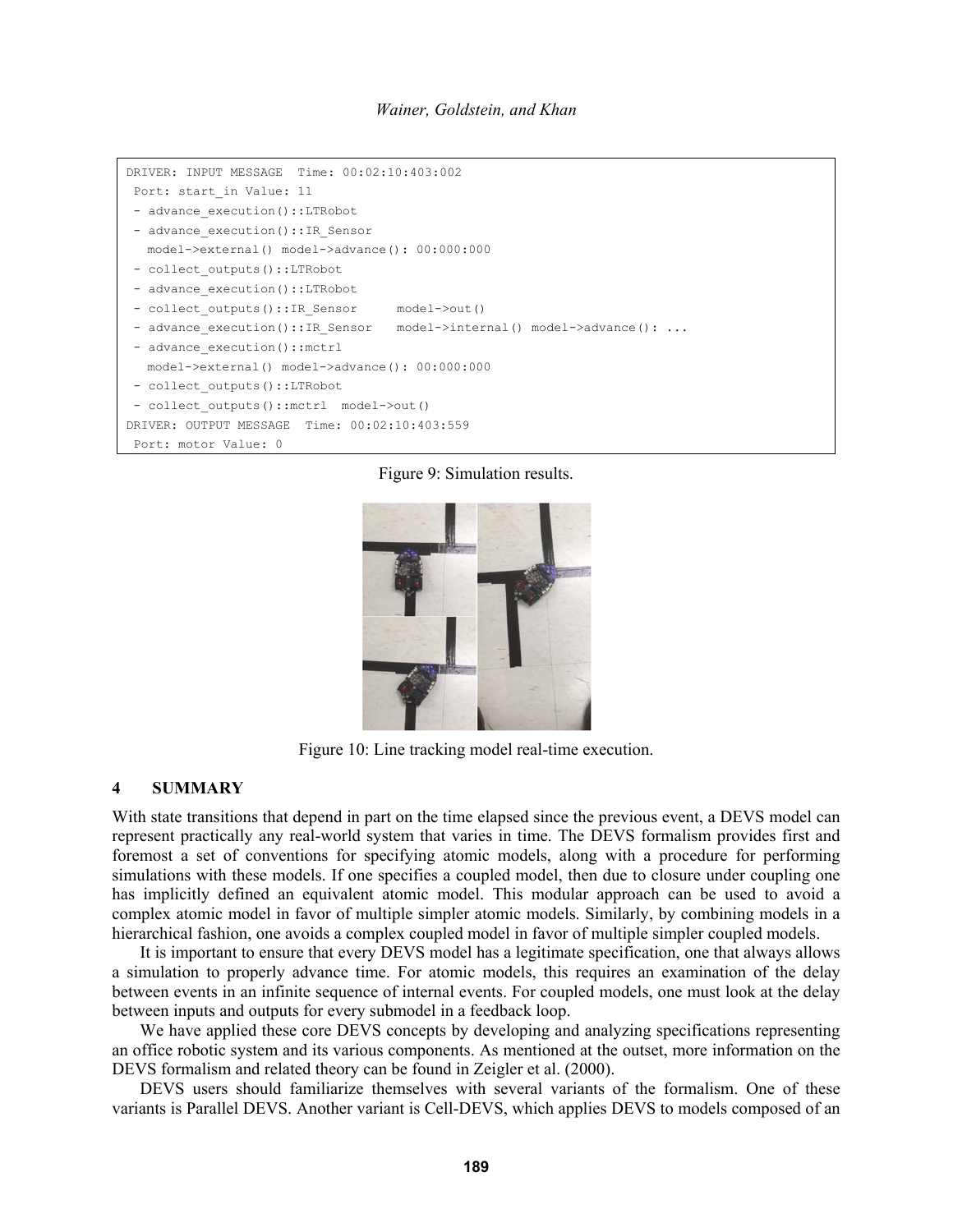array of cells (Wainer and Giambiasi 2001). Among other things, Cell-DEVS has been used to model the spread of forest fires, the diffusion of heat, and urban traffic. Stochastic DEVS (STDEVS) is one of several ways one can introduce randomness into a DEVS model (Castro et al. 2008). It replaces the deterministic results of the transition functions with probability spaces. There is also a variant called Dynamic Structure DEVS (DSDEVS), which allows a coupled model's submodels and connections to be added and deleted during a simulation (Barros 1995).

Several books cover DEVS from different perspectives. Written for simulation practitioners, Wainer (2009) demonstrates the application of DEVS and the Cell-DEVS variant to physical, biological, communication, and urban systems. Nutaro (2011) focuses on the implementation of simulation software using object-oriented techniques and Parallel DEVS. A chapter on hybrid systems shows how DEVS can be integrated with various differential equation solving techniques. For those interested in the latest developments in the field, Wainer and Mosterman (2011) provide a collection of recent DEVS research.

### **REFERENCES**

- Barros, F. J. 1995. "Dynamic Structure Discrete Event System Specification: A New Formalism for Dynamic Structure Modeling and Simulation". In *Proceedings of the 1995 Winter Simulation Conference*, edited by C. Alexopoulos et al., 781-785. Piscataway, New Jersey: IEEE.
- Castro R., E. Kofman, and G. A. Wainer. 2008. "A Formal Framework for Stochastic DEVS Modeling and Simulation". In *Proceedings of the 2008 Spring Simulation Multiconference (SpringSim)*, 421-428. San Diego, CA, USA: Society for Computer Simulation International.
- Chow, A. C. H. and B. P. Zeigler. 1994. "Parallel DEVS: A Parallel, Hierarchical, Modular, Modeling Formalism". In *Proceedings of the 1994 Winter Simulation Conference*, edited by J. D. Tew et al., 716–722. Piscataway, New Jersey: IEEE.
- Goldstein, R., G. A. Wainer, and A. Khan. 2013. "The DEVS Formalism". In *Formal Languages for Computer Simulation: Transdisciplinary Models and Applications*, edited by P. Fonseca i Casas, 62- 102. Hershey, Pennsylvania: IGI Global.
- Niyonkuru, D. and G. A. Wainer. 2016. "A Kernel for Embedded Systems Development and Simulation Using the Boost Library". In *Proceedings of the 2016 Symposium on Theory of Modeling and Simulation*, art 3. San Diego, CA, USA: Society for Computer Simulation International.
- Nutaro J. J. 2011. *Building Software for Simulation: Theory and Algorithms with Applications in C++.* Hoboken, NJ, USA: John Wiley & Sons.
- Vangheluwe, H. 2000. "DEVS as a Common Denominator for Multi-formalism Hybrid Systems Modelling". In *Proceedings of IEEE International Symposium on Computer-Aided Control System Design (CACSD)*, 129–134. Piscataway, New Jersey: IEEE.
- Vicino, D., D. Niyonkuru, G. Wainer, and O. Dalle. 2015. "Sequential PDEVS Architecture". In *Proceedings of the 2015 Symposium on Theory of Modeling & Simulation,* 165-172. San Diego, CA, USA: Society for Computer Simulation International.
- Wainer, G. A. and N. Giambiasi. 2001. "Timed Cell-DEVS: Modelling and Simulation of Cell Spaces". In *Discrete Event Modeling and Simulation Technologies: A Tapestry of Systems and AI-Based Theories and Methodologies*, edited by H.S. Sarjoughian and F.E. Cellier, 187-214. New York, NY, USA: Springer.
- Wainer, G. A. 2009. *Discrete-Event Modeling and Simulation: A Practitioner's Approach*. Boca Raton, FL, USA: CRC Press.
- Wainer, G. A. and P. J. Mosterman. 2011. *Discrete-Event Modeling and Simulation: Theory and Applications*. Boca Raton, FL, USA: CRC Press.
- Zeigler, B. P. 1976. *Theory of Modeling and Simulation*. New York, NY, USA: Wiley-Interscience.
- Zeigler, B. P., H. Praehofer, and T. G. Kim. 2000. *Theory of Modeling and Simulation.* 2nd ed. San Diego, CA, USA: Academic Press.